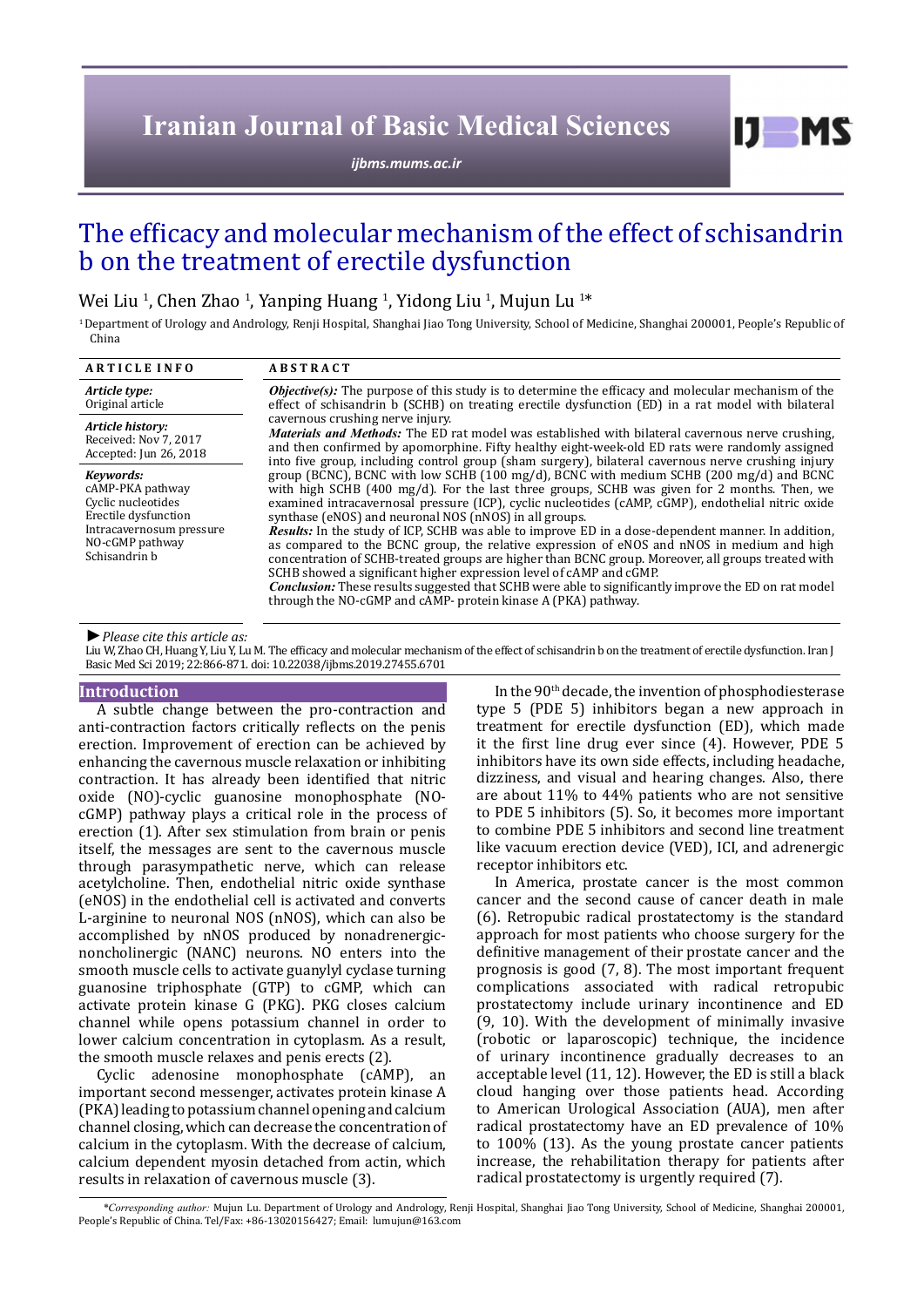Recently, many studies have proved that *schisandrin b* (SCHB) has anti-inflammatory, anti-oxidant and anticancer functions (14-16). But, its effects on ED are not further studied. Previous researches show that the extract of *Schisandra chinesis* has a significant relaxant effect on isolated cavernosum smooth muscle of rabbit *in vitro.* And SCHB is then found to be the major lignan constituents, which also shows synergistic phenomenon with sildenafil (17). So based on the *in vitro* studies, we want to explore the SCHB's efficacy on experimental animals and further elucidate the mechanism in molecular level.

#### **Materials and Methods**

### *Rats ED model preparation and grouping*

Two-month-old male Sprague Dawley rats with weight approximately 250 g were proved to have normal sexual function after sexual intercourse. Then, these rats were divided into five groups: the control group (n=10), the bilateral cavernous nerve crushing group (BCNC group, n=10), the administration of SCHB (100 mg/d) following BCNC (BCNC+low SCHB, n=10), the administration of SCHB (200 mg/d) following BCNC (BCNC+medium SCHB, n=10), the administration of SCHB (400 mg/d) following BCNC (BCNC+high *SCHB*, n=10). One day after surgery, all rats would be injected subcutaneously with apomorphine (APO, 100 ug/kg), (Sigma), with concentration of 40 ug/ml. In the following 30 minutes, the rats would be eliminated from the study if there were any signs of erection in the termination of penises.

### *Drug dosage and time interval*

Two days after surgery, low SCHB (100 mg/d), medium SCHB (200 mg/d), and high SCHB (400 mg/d) were orally administrated, respectively. At the same time, control and BCNC groups were given the exact same food except for SCHB. All five groups raised for 2 months.

## *Measurement of intracavernosal pressure*

The rats were anesthetized, and then a midline abdominal incision was made to access MPG posterolateral to prostate gland. The penis was dissected and the corpus cavernosum and crus of the penis were exposed fully. In order to get intracavernosal pressure (ICP), a heparinized 25G butterfly needle connected to Powerlab/4SP was inserted in the corpus cavernosum of penile. Then, an electrical stimulator was place on the cavernous nerve at 15 HZ, 1.2 ms, with the voltage at 2.5 V, 5 V and 7.5 V for 1 min, respectively. The interval between stimulations was about 10 min. Following the complete functional analysis, the penises were excised and washed twice in phosphate-buffered saline (PBS), the middle portion of penis were kept in CryoTubes, and the remaining bodies were frozen at -80 ° C in the refrigerator.

#### *RT-PCR*

Total RNA was extracted from rat PCC using TRIZOL reagent (Invitrogen, Carlsbad, CA) and reverse transcription was performed using Superscript II and 18-mers Oligo-dT (Takara, Japan). Specific

primers were designed using primer express software (Applied Biosystems, Carlsbad, CA) and their primer sequences were as follows: rat eNOS,<br>5'-TCGTCCCTGTGGAAAGACAAG-3' (forward) and 5'-TCGTCCCTGTGGAAAGACAAG-3' (forward) and<br>5'-CTTTGGCGAGCTGGTAACTGT-3' (reverse); rat 5'-CTTTGGCGAGCTGGTAACTGT-3' (reverse); rat<br>nNOS, 5'-GAGAAGCAACGCCTGTTGGT-3' (forward) 5'-GAGAAGCAACGCCTGTTGGT-3' (forward)<br>CCCCATTTCCACTCCTCGTA-3' (reverse); and and 5'-CCCCATTTCCACTCCTCGTA-3' rat actin, 5'-TGGCATCCTGACGCTCAA-3' (forward) and 5'-TCGTCCCAGTTGGTCACGAT-3' (reverse). The realtime PCR reaction performed in a final volume of  $10 \mu$ . containing 10 ng of reverse transcribed total RNA, 200 nM of forward and reverse primers and 2×PCR master mix. PCR reaction was carried out in 384-well plates using the ABI Prism 7900HT Sequence detection System (Applied Biosystems). All reactions were performed in triplicate.

#### *Western blot*

The removed PCC tissue was homogenized in icecold buffer containing 0.32 M sucrose, 0.2 M HEPES (pH 7.4), 1 mM ethylenediaminetetraacetic acid (EDTA), 1 mM dithiothreitol (DTT), 10 μg/ml leupeptin, 2 μg/ml aprotinin, 1 μg/ml pepstatin, 10 μg/ml trypsin inhibitor and 1 mM phenylmethylsulfonyl fluoride (PMSF). The homogenized solution was placed on ice for 15 min, and then centrifuged at 4 ° C for 13000 rpm for another 30 min, and the supernatant was separated. Bovine serum albumin was used as separating solution. Thirty μg of the quantitative protein was denatured at 95 °C for 5 min and electrophoresis was performed on a 6% discontinuous sodium dodecylsulfate-polyacrylamide gel (SDS-PAGE). The proteins were then electroblotted onto a 0.2 μM polyvinylidenedifluoride (PVDF) membrane (Amersham Biosciences, Piscataway, NJ, USA) for 150 min at 25 V. The membranes were reacted with blocking buffer (5% skim milk in TBS-T buffer) for 30 min at ambient temperature. eNOS antibody (Genscript, Piscataway, NJ, USA) and nNOS antibody (Abcam, Cambridge, MA, USA) were reacted for 12 hr at 4 ° C, and the membrane was washed three times using Tris-buffered saline with Tween (TBST) at intervals of 10 min. As the secondary antibodies, anti-mouse IgG-HRP and anti-goat IgG-HRP (1:2000 dilution; Zymed Laboratories, San Francisco, CA, USA) were reacted at ambient temperature for 1 hr, and the membrane was washed again with TBST six times with an interval of 5 min between each washing. Chemiluminescence was detected using ECL western blotting detection reagents.

## *Radioimmunoassay (RIA) of cGMP and cAMP concentration*

For measurement of the cGMP and cAMP concentration in PCC, the samples were minced in 2 ml of ice-cold trichloroacetic acid and homogenized at 4 ° C with three 30 sec bursts in a Polytron homogenizer. The homogenates were centrifuged at 1000 g for 10 min at 4 ° C, and the supernatant was extracted with ether and dried. The pellet was treated with 500 µl NaOH (1 N), ultrasonicated, and used for protein determination. Levels of cGMP and cAMP were measured with a specific RIA, as described previously (18). Briefly, standards or samples were taken up in a final volume of  $100 \mu$  of  $50$ mM sodium acetate buffer (pH 4.8) containing theophylline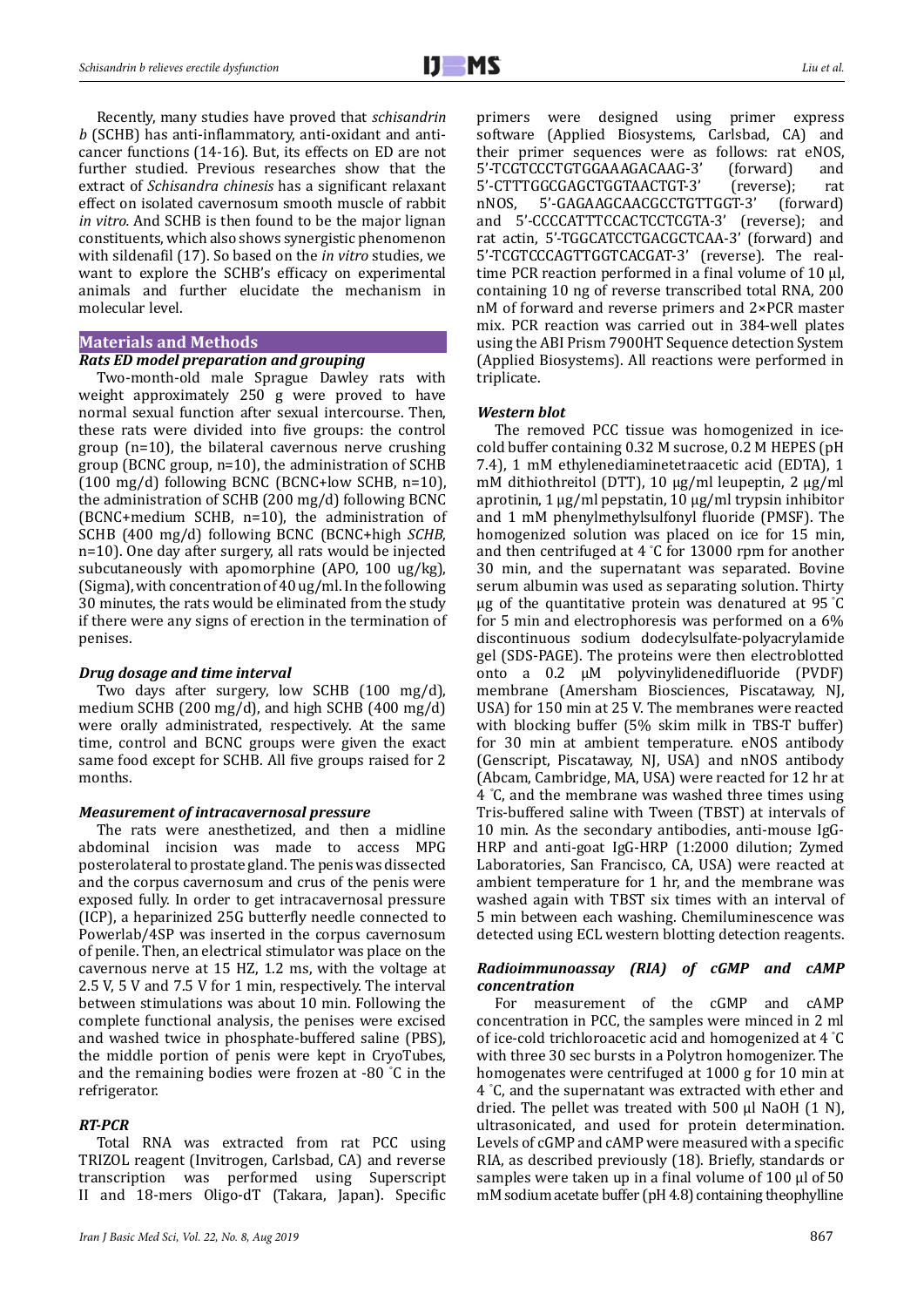



**Figure 1.** The intracavernosal pressure (ICP) evaluation of five groups respectively. (A) The representative ICP curve of each group (n=10). (B) The statistical analysis of ICP of each group. \**P<*0.05, \*\**P<*0.01

(8 mM), then  $100 \mu l$  of diluted cGMP antiserum<br>(Calbiochem-Novabiochem) and iodinated (Calbiochem-Novabiochem) 2'-O-monosuccinyl-guanosine 3',5'-cyclic monophosphate tyrosyl methyl ester (125 I-ScGMP-TME; 10,000 counts/min [cpm] per 100 µl) were added for the measurement of cGMP and incubated for 24 hr at 4 ° C. For the acetylation reaction,  $5 \mu$  of a mixture of acetic anhydride and triethylamine (1:2 dilution) were added to the assay tube before antiserum and tracer were also added. The bound form was separated from the free form by charcoal suspension. The amount of cGMP was expressed as femtomol per milligram of PCC tissue.

### *Statistical analysis*

The results are expressed as the mean ± standard deviation (SD). The statistical significance of differences was calculated by one-way analysis of variance (ANOVA), followed by Bonferroni's multiple comparison test. Concentration-dependent responses before and after the treatment with blockers were compared by Student's paired t-test. A *P<*0.05 was considered significant.

## **Results**

## *Evaluation of ICP*

As shown in Figure 1, ICP response to the stimulation of the cavernous nerve was much higher in control group (89.866±4.0929 mmHg) compared to BCNC group (18.404±6.704 mmHg) (*P*<0.01). However, as compared to BCNC group, significantly increase in ICP response could be found in BCNC+low SCHB group (31.552±7.0536 mmHg) (*P*<0.05), BCNC+medium SCHB



(eNOS) and neuronal NOS (nNOS) among the five groups detecting by RT-PCR. \**P<*0.05, \*\**P<*0.01

group (42.133±4.7885 mmHg) (*P*<0.01) and BCNC+ high SCHB group (55.295±4.6646 mmHg) (*P*<0.01). And the ICP response increased with the increased concentration of SCHB*.* These results suggested that SCHB was able to improve erectile function in a dosedependent manner.

## *RT-PCR*

The relative mRNA expression of nNOS and eNOS were shown in Figure 2. The expression of nNOS and eNOS in BCNC group was much lower than control group (*P*<0.01). At the same time, the expression of nNOS and eNOS in BCNC+low SCHB, BCNC+medium SCHB and BCNC + high *SCHB* groups were gradually increased with the increased concentration of SCHB when compared to BCNC group (*P*<0.01). Moreover, the expression of nNOS in BCNC+high SCHB group almost reached control level.

#### *Western blot*

In order to further determine the expression of eNOS and nNOS among the five groups, we detected the expression of eNOS and nNOS at protein level by Western Blot method. As shown in Figure 3, it was similar to mRNA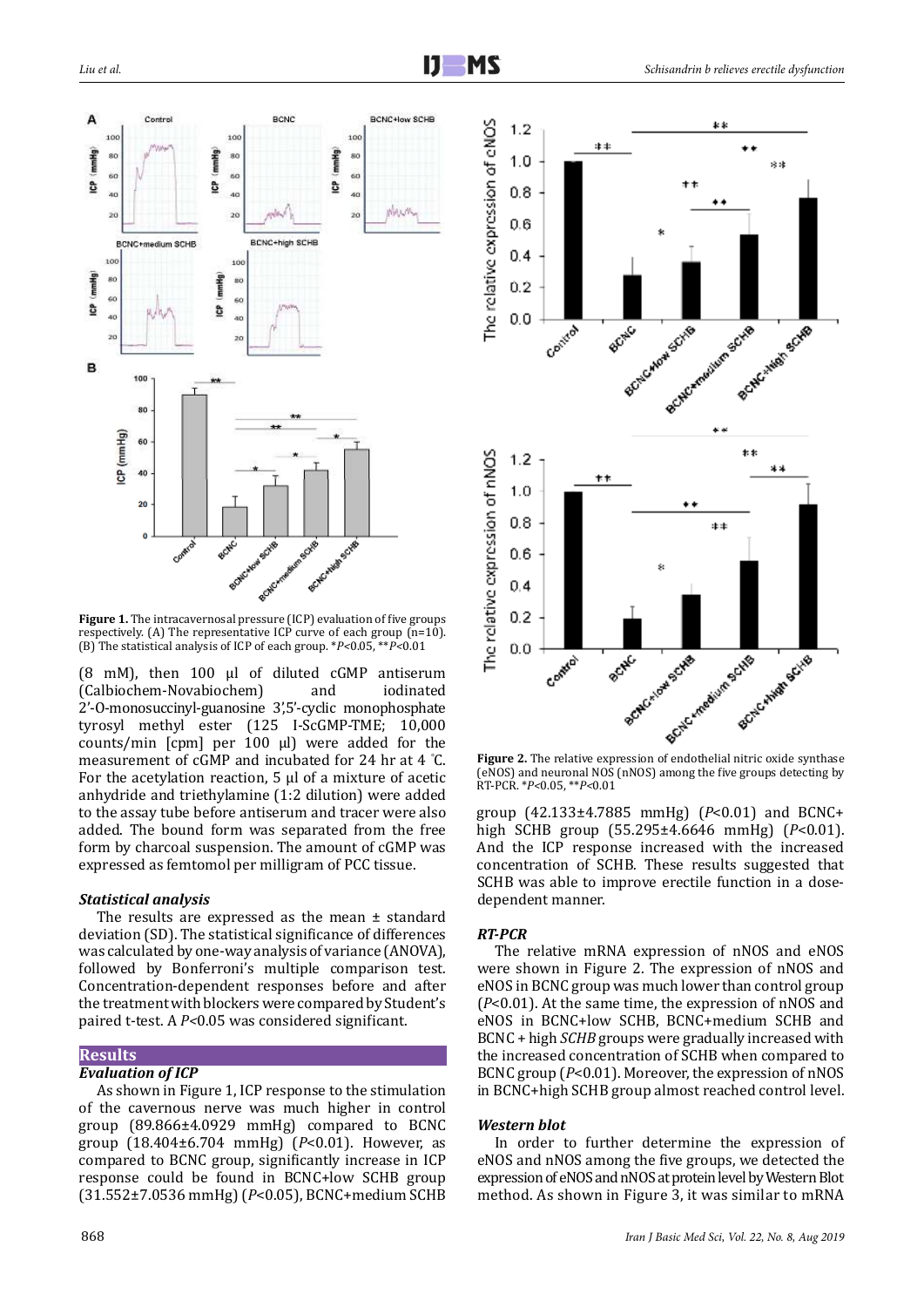

**Figure 3.** (A) The relative expression of endothelial nitric oxide synthase (eNOS) and neuronal NOS (nNOS) among the five groups detecting by Western blot method. The quantification of eNOS (B) and nNOS (C) expression among the five groups. \**P<*0.05, \*\**P<*0.01



(cAMP) and cyclic guanosine monophosphate (cGMP) among the five groups detecting by radioimmunoassay. \**P<*0.05, \*\**P<*0.01

expression results.

The expression of eNOS and nNOS in BCNC group were significant lower than that in control group. In addition, the expression of eNOS and nNOS in BCNC +medium SCHB, and BCNC+high SCHB groups were higher than that in BCNC group.

#### *Radioimmunoassay (RIA) of cGMP and cAMP concentration*

As shown in Figure 4, from the control group to BCNC +high SCHB group, the concentration of cAMP is 73.782 ±7.6185, 29.349±7.2653, 39.579±8.2215, 49.776± 8.9768, and 73.322±8.5251 pmol/mg, respectively, and the concentration of cGMP is 2.497±0.8914, 0.358 ±0.2658, 0.937±0.4859, 1.669±0.3573, and 2.384± 0.5533 pmol/mg, respectively. The expression of cAMP and cGMP in control group was higher than BCNC group (*P<*0.01). Also, the recovery of cAMP and cGMP expression in BCNC+low SCHB, BCNC+medium SCHB and BCNC+high SCHB groups were obviously higher than BCNC group (*P<*0.01). In addition, expression of both cAMP and cGMP increased in a dose dependent manner.

#### **Discussion**

## *The efficacy of SCHB on ED in rat model*

Erection of the penis is a complicated process instead of a simple infusion of blood. From the relaxation of cavernous smooth muscle and reduced venous outflow to acquire and maintain a firm erection, it involves the velocity of blood flow, ICP, and changes of cavernous smooth muscle and intracavernosal plexus. Essentially, erection of penis is complicated venous activity under the control of neuroendocrine regulation, which can only be acquired by a subtle cooperation of neuroendocrine system, cavernous muscle and other psychological factors.

ICP is the gold standard for evaluation of erection, so in this study, we used ICP to evaluate the function recovery.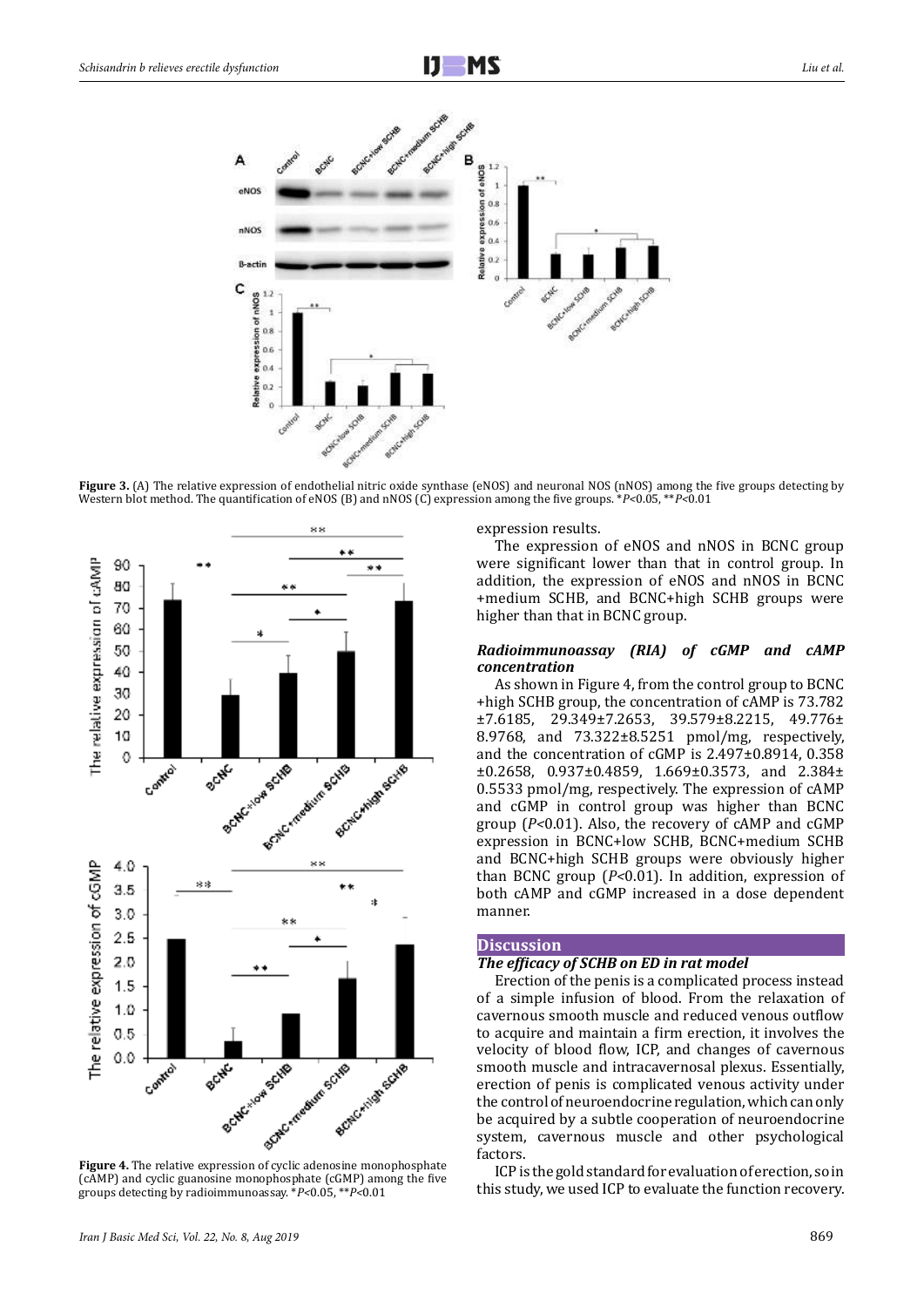We found that 2 months after the surgery, erection was not recovered in BCNC group when compared to sham surgery group (*P*<0.01). But, with the help of SCHB (BCNC+low SCHB, BCNC+medium SCHB and BCNC+ high SCHB groups), a significance recovery in ICP was observed compared to BCNC group (P<0.01). And the recovery level of ICP indicated a positive correlation with the concentration of SCHB. It can be further inferred that with administration of SCHB for 2 months, ED of rats with nerve injury can be improved in a dose dependent manner. However, even with administration of high dose of SCHB (400 mg/d) (BCNC+high SCHB group), there is still a significant difference in ICP between control and BCNC+high SCHB group (*P*<0.01), suggesting that SCHB could improve the recovery of ED in on rat model with bilateral cavernous nerve crushing injury, but it cannot recover erectile function to original level.

## *The effect of SCHB on NO-cGMP signal pathway activation in rat ED model*

The contraction and relaxation of cavernous smooth muscle is under the control of adrenergic, cholinergic, and non-adrenergic-non-cholinergic (NANC) neurotransmitters, which play the major role here. Nitrogen monoxide (NO) is the most important NANC neurotransmitter and plays an important role in the L-arginine- NO- cGMP pathway. As a gas messenger, NO can be transformed to L-arginine via NOS. The lipid soluble NO combines to  $Fe<sup>2+</sup>$  in guanylyl cyclase, which leads to conformation change of the enzyme. The changed cyclase catalyzes the production of cGMP from GTP. PKG is then activated to inhibit influx of calcium by closing calcium channel. As a result, NO helps the cavernous smooth muscle to relax (19).

The half-life period of NO is quite short, which makes it hard to study. NOS, the rate-limiting enzyme, is used to study the NO- cGMP pathway. NOS can be divided into two groups including nNOS and eNOS. Neuronal NOS is primarily responsible for the generation of NO in the nerve fibers, while eNOS primarily acts in the vascular endothelial cells. In the penile tissue, the expression of eNOS is higher than nNOS (20). Studies indicated that nNOS knock-out rats could acquire erection with compensated increase in eNOS (21). NOS also plays role in the pathological processes; it is found that NOS decreases in rats with diabetic ED and neural injury ED (21, 22).

In the present study, as compared to BCNC group, the control group had a high mRNA and protein expression of nNOS, eNOS, and cGMP (*P*<0.01), while the groups with SCHB (BCNC+low SCHB, BCNC+medium SCHB and BCNC+high SCHB) showed significant increase of mRNA and protein expression of nNOS, eNOS, and cGMP level, which indicated that SCHB helped the cavernous tissue to restore eNOS, nNOS and cGMP in some extent. We assumed that it might make a difference in the expression of eNOS and nNOS, which lead to increase of NO, cGMP and smooth muscle relaxation. In the three groups with administration of SCHB, the increase in NOS expression revealed a positive correlation with the increase of cGMP, which was strong evidence that SCHB improved ED via NOS-cGMP pathway. However, despite the NOS-cGMP pathway, further research should be

conducted to understand the relation of SCHB and PDE, which might play an important role in the improvement of SCHB on ED.

## *The effect of SCHB on NO-cAMP signal pathway in rat ED*

cAMP- PKA is a classic pathway in which the G-coupled protein (Gs and Gi) controls the level of cAMP via adenylate cyclase. With the changes of cAMP, PKA, which is responsible for the phosphorylation of many proteins, is activated or deactivated. And, the potassium and calcium channels are controlled by activated PKA, so the calcium level in the cytoplasm decreases, leading to detachment of myosin from actin, which means relaxation of smooth muscle (3).

In the present study, cAMP in the BCNC group was much lower than control group (*P*<0.01). However, with the help of SCHB, cAMP in BCNC+low SCHB, BCNC +medium SCHB and BCNC+high SCHB groups were significant increased compared to BCNC group (*P*<0.01). And, there was a positive correlation between the dose of SCHB and the level of cAMP.

The results showed that after BCNC injury, the level of cAMP decreases, but with the administration of SCHB, all rats with BCNC injury showed higher level of cAMP, which suggested that SCHB might increase cAMP via cAMP-PKA pathway to relax cavernous smooth muscle and to acquire erection.

## **Conclusion**

In this study, BCNC injury was made in rat model of ED, and SCHB was used to treat these rats. The ICP results suggested that SCHB was able to relieve ED in a dose-dependent manner. In addition, as compared to the BCNC group, the groups with SCHB treatment showed significant higher levels of cAMP and cGMP, as well as rise in both mRNA and protein expression of eNOS and nNOS. These results suggested that SCHB was able to significantly improve ED on rats with nerve injury through the NO-cGMP and cAMP-PKA pathways. However, this study has limitation; for example, this study lacks a positive control. In our further study, it will be added.

## **Declaration of Interest**

The authors state that there is no competing interest.

## **References**

1. Traish A, Kim N. The physiological role of androgens in penile erection: regulation of corpus cavernosum structure and function. J Sex Med 2005;2:759-770.

2. Labazi H. Nitroxyl anion as a novel relaxant molecule in the rat pudendal artery and metformin as treatment for angiotensin

II-induced erectile dysfunction (Doctoral dissertation). 2012. 3. Dean RC, Lue TF. Physiology of penile erection and pathophysiology of erectile dysfunction. Urol Clin North Am 2005;32:379-395.

4. Dhir RR, Lin HC, Canfield SE, Wang R. Combination therapy for erectile dysfunction: an update review. Asian J Androl 2011;13:382.

5. Sommer F, Engelmann U. Future options for combination therapy in the management of erectile dysfunction in older men. Drugs Aging 2004;21:555-564.

6. Jemal A, Siegel R, Xu J, Ward E. Cancer statistics, 2010. "CA